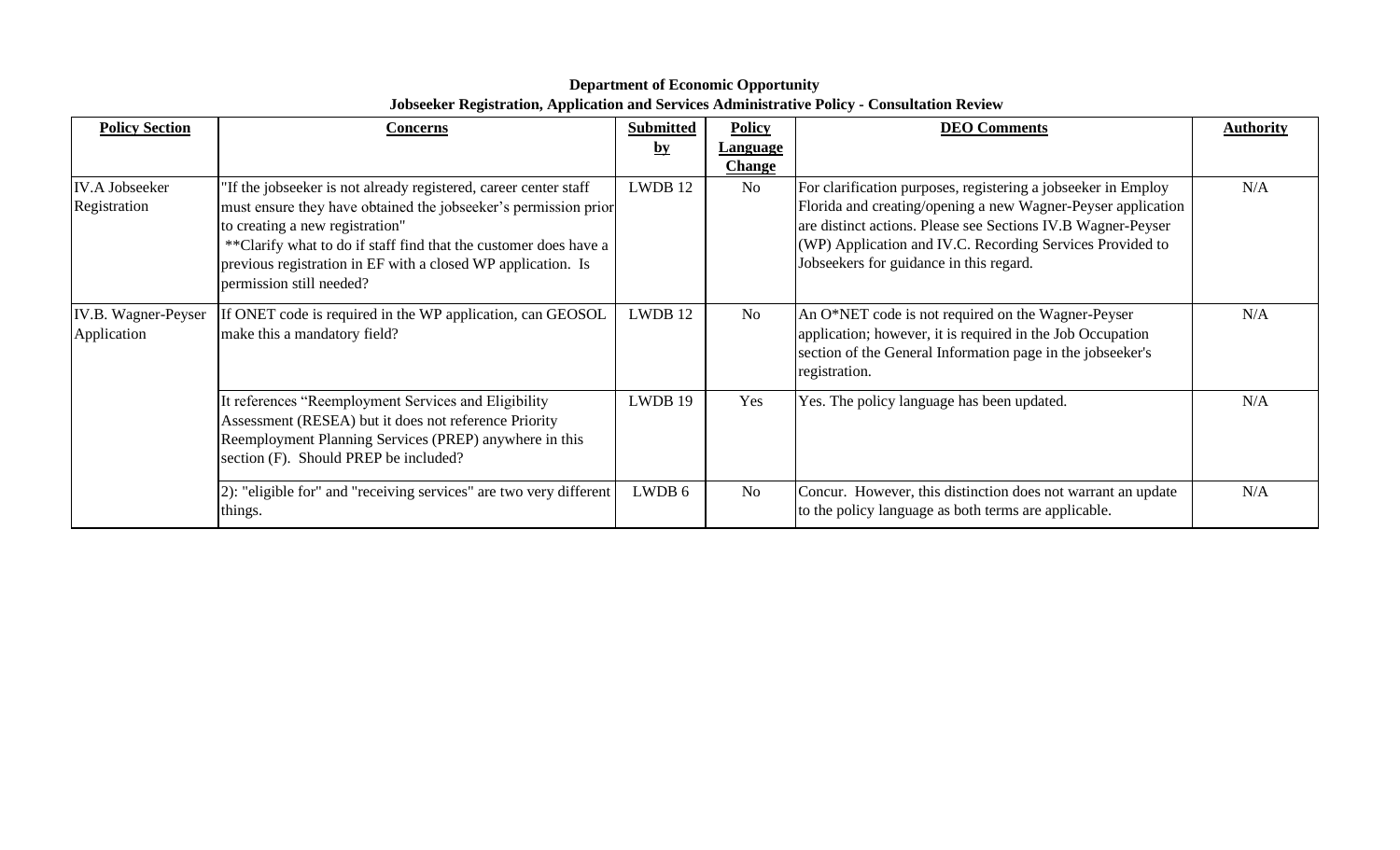| IV.E. Wagner-Peyser<br>Participant Exit | Third paragraph: Please provide clarity on this item, based on<br>the language above, we would need to document consent for<br>every staff assisted service code entered in Employ Florida. Yet<br>this is not mentioned in the "Recording Services Provided to<br>Jobseekers" section of this consultation paper. Just to be clear<br>and consistent, is the expectation to provide knowledge and<br>consent only applicable to "exit" or is it applicable to both<br>"recording services provided to jobseekers and exit"? | LWDB 8  | Yes | Yes, it is applicable to both sections as the intent is that staff<br>should not, at any time, provide or record a staff-assisted<br>service for a jobseeker without their knowledge. The policy<br>language has been updated in both Section IV.C. Recording<br>Services Provided to Jobseekers and Section IV.E. Wagner-<br>Peyser Participant Exit.<br>Note: Regarding documenting consent, LWDBs should follow<br>the documentation requirements outlined in the Employ Florida<br>Service Code Guide regarding documentation/case note<br>expectations. This policy is not intended to incorporate<br>documentation requirements that are not contained therein. | N/A                     |
|-----------------------------------------|------------------------------------------------------------------------------------------------------------------------------------------------------------------------------------------------------------------------------------------------------------------------------------------------------------------------------------------------------------------------------------------------------------------------------------------------------------------------------------------------------------------------------|---------|-----|-----------------------------------------------------------------------------------------------------------------------------------------------------------------------------------------------------------------------------------------------------------------------------------------------------------------------------------------------------------------------------------------------------------------------------------------------------------------------------------------------------------------------------------------------------------------------------------------------------------------------------------------------------------------------|-------------------------|
|                                         | Third bullet: "Providing care for a family member with a<br>health/medical condition that precludes entry into unsubsidized<br>employment or continued participation in the program. Does<br>not include temporary conditions expected to last for less than<br>90 days"<br>***This global exclusion in no longer applicable to WIOA –<br>what if job seeker is enrolled in WIOA and meets this exclusion<br>for WP.                                                                                                         | LWDB 12 | Yes | The policy language has been updated to remove the referenced<br>global exclusion.                                                                                                                                                                                                                                                                                                                                                                                                                                                                                                                                                                                    | TEGL 10-16,<br>Change 1 |
|                                         | Fourth bullet says, "Becoming Deceased". It is our humble<br>opinion that one is either deceased or not deceased. We suggest<br>removing the word "Becoming", or perhaps changing<br>"Becoming" to "Being".                                                                                                                                                                                                                                                                                                                  | LWDB 19 | Yes | Concur. The policy language has been updated.                                                                                                                                                                                                                                                                                                                                                                                                                                                                                                                                                                                                                         | N/A                     |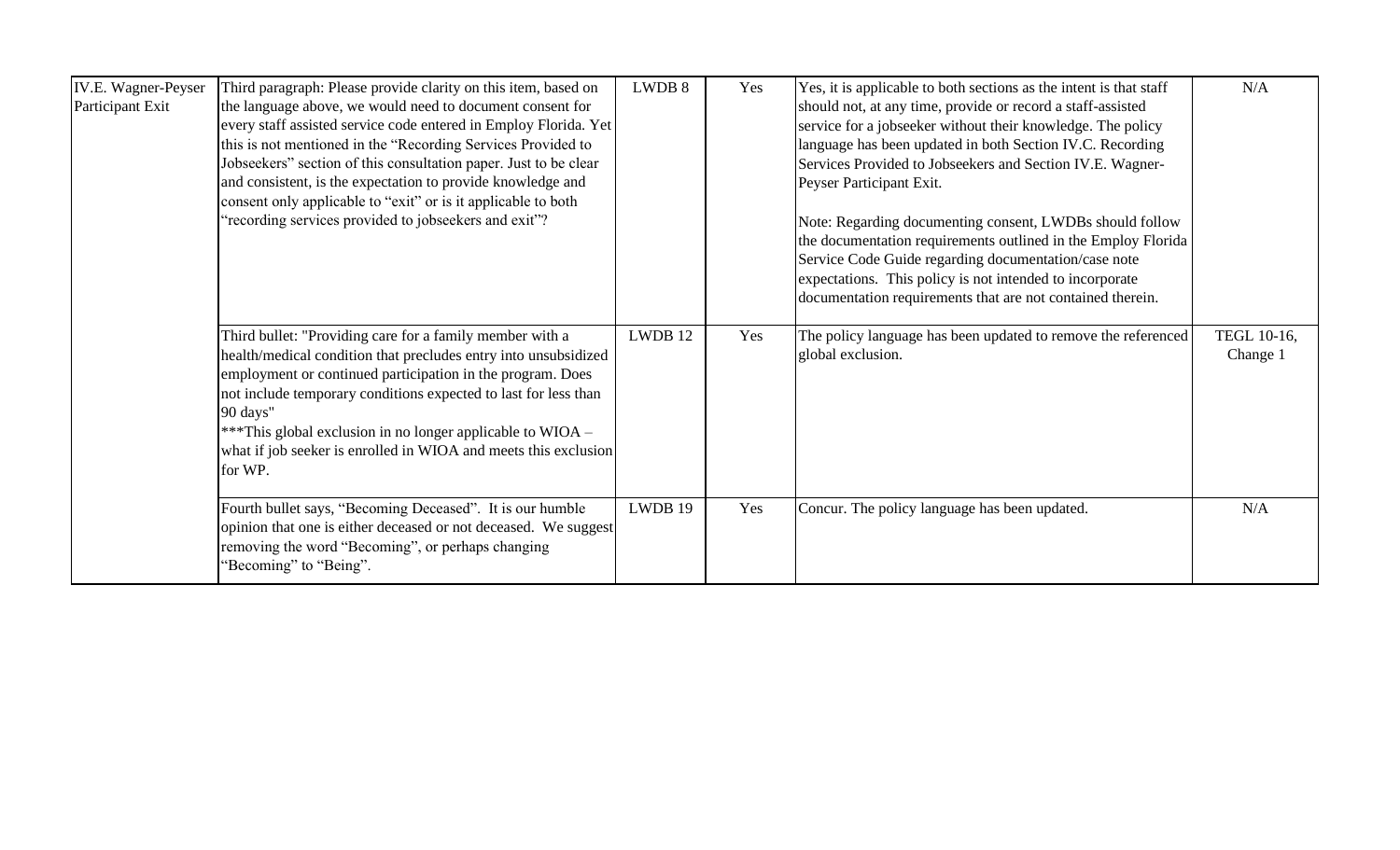| IV.D.               | Veterans' Last paragraph: This is a significant change from Admin Policy | LWDB 8 | Yes | Concur. The policy language has been updated. | N/A |
|---------------------|--------------------------------------------------------------------------|--------|-----|-----------------------------------------------|-----|
| Priority of Service | [096 Revised date: 5/24/19 which states that Notification of POS]        |        |     |                                               |     |
|                     | can be provided by any staff member, not just veteran staff (i.e.        |        |     |                                               |     |
|                     | Local Veterans Employment Representatives/LVER's or                      |        |     |                                               |     |
|                     | Disabled Veterans Outreach Program DVOP Specialist).                     |        |     |                                               |     |
|                     | Example $-$ If a DVOP is performing outreach at a homeless               |        |     |                                               |     |
|                     | shelter and encounters an SBE veteran with an EF registration,           |        |     |                                               |     |
|                     | he checks the veteran's current WP application activity                  |        |     |                                               |     |
|                     | history/service plan screen to verify whether or not previous            |        |     |                                               |     |
|                     | POS notification has occurred, and it has not. Because there is          |        |     |                                               |     |
|                     | no AJC staff member available the DVOP should be allowed to              |        |     |                                               |     |
|                     | enter Notification of POS (189) at this point.                           |        |     |                                               |     |
|                     |                                                                          |        |     |                                               |     |